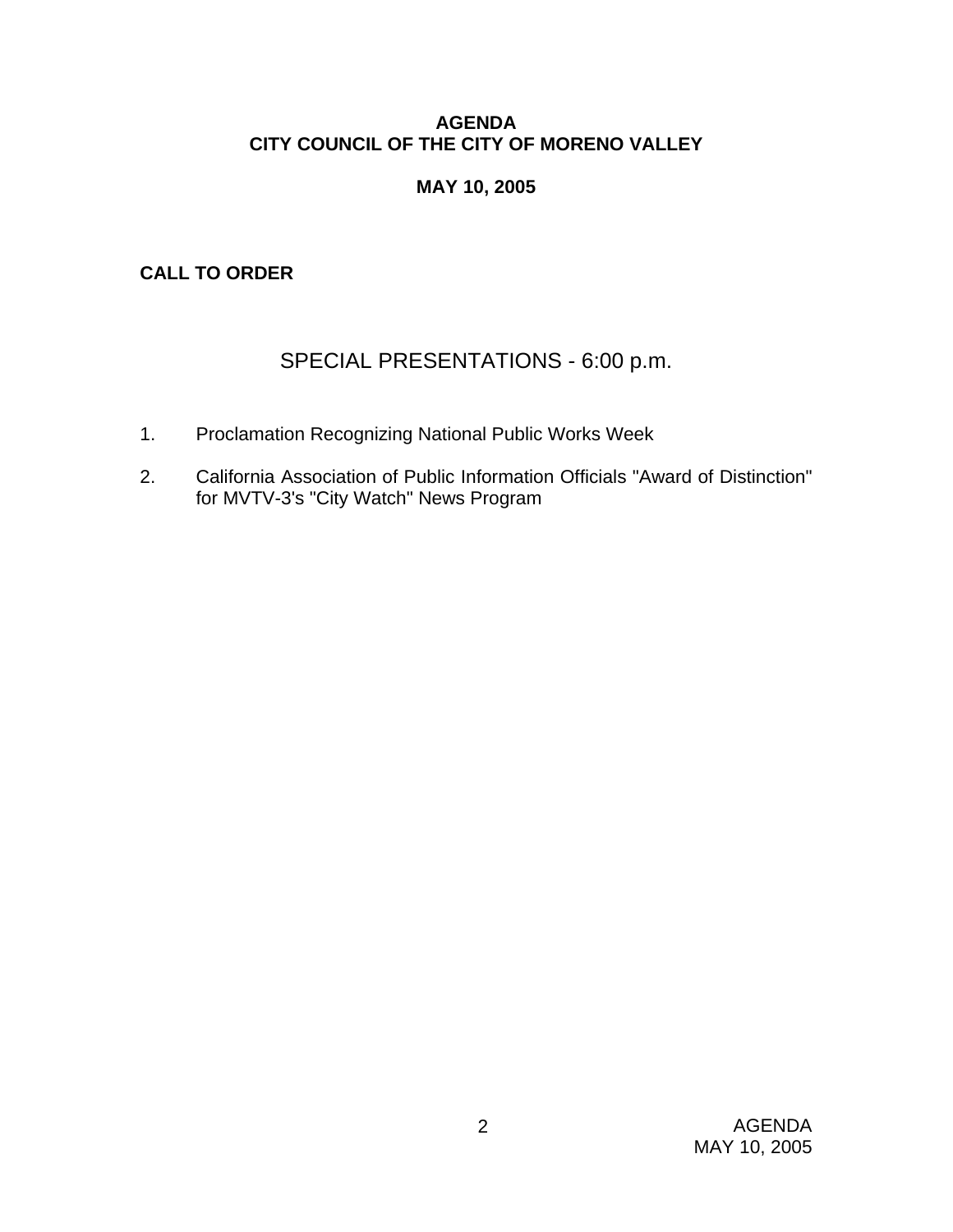### **AGENDA JOINT MEETING OF THE CITY COUNCIL OF THE CITY OF MORENO VALLEY MORENO VALLEY COMMUNITY SERVICES DISTRICT COMMUNITY REDEVELOPMENT AGENCY OF THE CITY OF MORENO VALLEY AND THE BOARD OF LIBRARY TRUSTEES**

### **REGULAR MEETING - 6:30 P.M. MAY 10, 2005**

**CALL TO ORDER** (Joint Meeting of the City Council of the City of Moreno Valley, Moreno Valley Community Services District, Community Redevelopment Agency of the City of Moreno Valley and the Board of Library Trustees - actions taken at the Joint Meeting are those of the Agency indicated on each Agenda item)

### **PLEDGE OF ALLEGIANCE**

**INVOCATION** – Pastor Robert Mink, Discovery Christian Church

# **ROLL CALL**

# **INTRODUCTIONS**

PUBLIC COMMENTS **ON MATTERS ON THE AGENDA** WILL BE TAKEN UP AS THE ITEM IS CALLED FOR BUSINESS, BETWEEN STAFF'S REPORT AND CITY COUNCIL DELIBERATION (SPEAKER SLIPS MAY BE TURNED IN UNTIL THE ITEM IS CALLED FOR BUSINESS.) Those wishing to speak should submit a BLUE speaker slip to the Bailiff. There is a three-minute limit per person. All remarks and questions shall be addressed to the presiding officer or to the City Council and not to any individual Council member, staff member or other person.

PUBLIC COMMENTS **ON MATTERS NOT ON THE AGENDA** UNDER THE JURISDICTION OF THE CITY COUNCIL WILL BE HEARD PRIOR TO CITY COUNCIL REPORTS AND CLOSING COMMENTS. IN THE EVENT THAT THE AGENDA ITEM FOR SUCH PUBLIC COMMENTS HAS NOT BEEN CALLED BY 9:00 P.M., IT SHALL BE CALLED AS THE NEXT ITEM OF BUSINESS FOLLOWING THE CONCLUSION OF ANY ITEM BEING HEARD AT 9:00 P.M. Those wishing to speak should submit a BLUE speaker slip to the Bailiff. There is a three-minute limit per person. All remarks and questions shall be addressed to the presiding officer or to the City Council and not to any individual Council member, staff member or other person.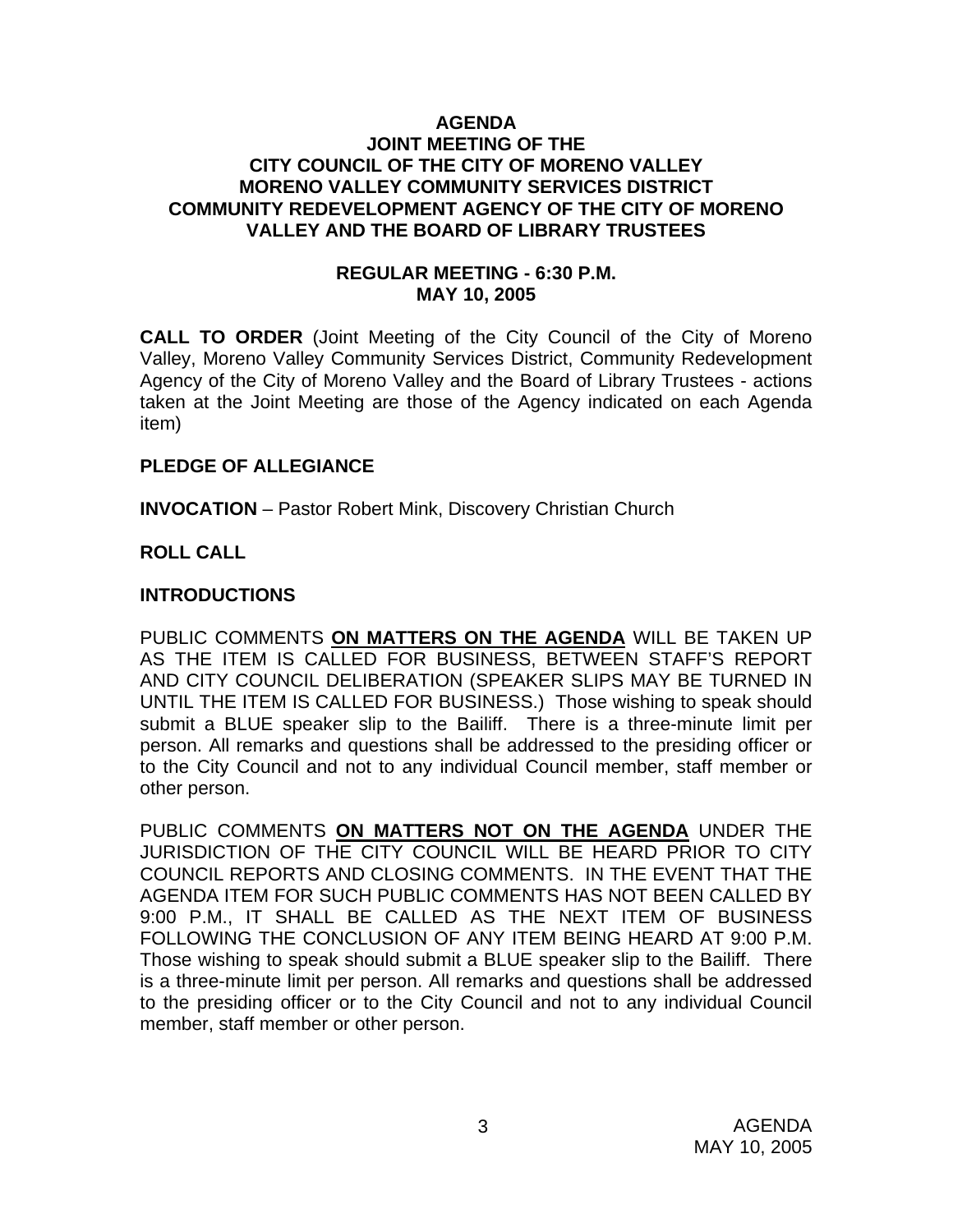### **JOINT CONSENT CALENDARS (SECTIONS A-D) OF THE CITY COUNCIL OF THE CITY OF MORENO VALLEY, MORENO VALLEY COMMUNITY SERVICES DISTRICT, COMMUNITY REDEVELOPMENT AGENCY OF THE CITY OF MORENO VALLEY, AND THE BOARD OF LIBRARY TRUSTEES**

All items listed under the Consent Calendars, Sections A, B, C, and D are considered to be routine and non-controversial, and may be enacted by one motion unless a member of the Council, Community Services District, Redevelopment Agency or the Board of Library Trustees requests that an item be removed for separate action. The motion to adopt the Consent Calendars is deemed to be a separate motion by each Agency and shall be so recorded by the City Clerk. Items withdrawn for report/discussion will be heard after public hearing items.

# **A. CONSENT CALENDAR** - **CITY COUNCIL**

- A1. ORDINANCES FIRST READING BY TITLE ONLY Recommendation: Waive reading of all Ordinance Introductions and read by title only.
- A2. AGREEMENT FOR PROFESSIONAL CONSULTANT SERVICES FOR THE STATE ROUTE 60/NASON STREET INTERCHANGE IMPROVEMENTS - PROJECT NO. 98-25897 (Report of: Public Works Department) Recommendation: Approve the Agreement for Professional Consultant Services with Parsons Brinckerhoff Quade & Douglas, Inc., 685 East Carnegie Drive, Suite 210, San Bernardino, California 92408-3507 to provide design services; authorize the Mayor to execute said Agreement for Professional Consultant Services with Parsons Brinckerhoff Quade & Douglas, Inc.; authorize the issuance of a Purchase Order to Parsons Brinckerhoff Quade & Douglas, Inc., in the amount of \$1,080,232.00 (the proposal amount plus 15% contingency) when the agreement has been signed by all parties (Account No. 125.89720).
- A3. MINUTES REGULAR MEETING OF APRIL 26, 2005 (Report of: City Clerk's Department) Recommendation: Approve as submitted.
- A4. PARCEL MAP 32174 ACCEPT REPLACEMENT BONDS AND RELEASE CASH DEPOSIT – SOUTHEAST SIDE OF HEACOCK STREET AND COTTONWOOD AVENUE – SUBDIVIDER: HEACOCK COTTONWOOD III LIMITED PARTNERSHIP, 73061 EL PASEO, SUITE 214, PALM DESERT, CA 92261 (Report of: Public Works Department) Recommendation: Accept Replacement Bonds for Parcel Map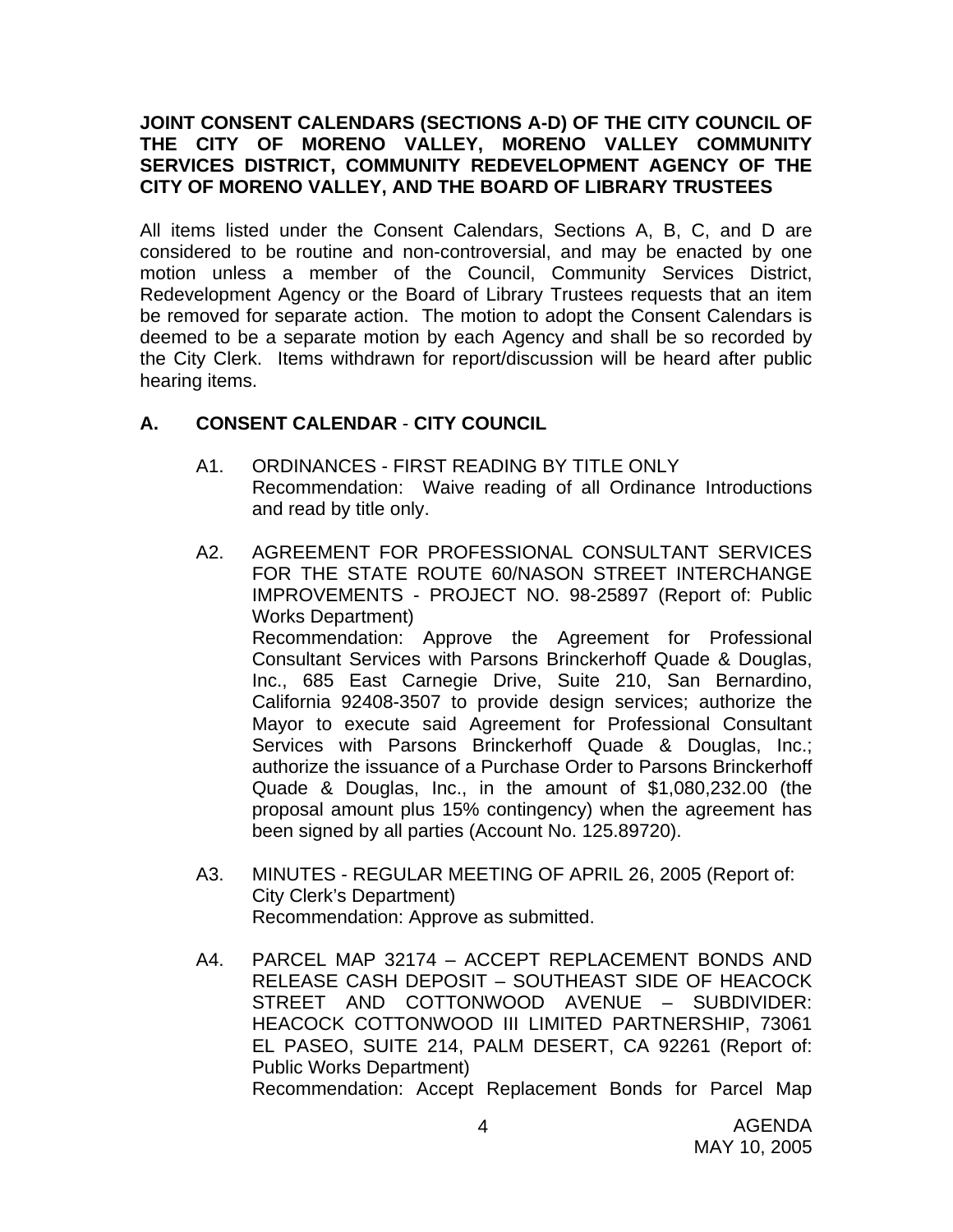32174; and authorize the City Engineer to release Cash Deposit to Heacock Cottonwood III Limited Partnership.

- A5. 2004 ANNUAL REPORT OF THE PLANNING COMMISSION (Report of: Community Development Department) Recommendation: Receive and file the 2004 Annual Report of the Planning Commission and authorize transmittal to the California State Office of Planning and Research in accordance with Government Code Section 65040.5.
- A6. APPROVE AND ACCEPT THE CONSENT LETTER FOR THE QUIET TITLE PROCEEDING DEEMING THE 50.98 FEET OF PROPERTY ON THE SOUTH SIDE OF ASSESSOR PARCEL NO. 473-160-009 OWNED BY CALVARY CHAPEL, AND DELEGATE THE AUTHORITY TO THE CITY ENGINEER TO SIGN THE CONSENT LETTER ON BEHALF OF THE CITY OF MORENO VALLEY (Report of: Public Works Department) Recommendation: Approve and accept the consent letter for the quiet title proceeding deeming the 50.98 feet of property on the south side of Assessor Parcel No. 473-160-009 owned by Calvary Chapel; and delegate the authority to the City Engineer to sign the consent letter on behalf of the City of Moreno Valley.
- A7 APPROVE AND ADOPT RESOLUTION NO. 2005-41 ACCEPTING PUBLIC RIGHT OF WAY FOR A PORTION OF VIA VON BATSCH, LASSELLE STREET, MERWIN STREET, BAY AVENUE, GIFFORD AVENUE, WILLIAMS AVENUE, AND STEVENS AVENUE, WHICH ARE PART OF THE STREET IMPROVEMENT PROGRAM (SIP), PROJECT NO. 02-12185520 (Report of: Public Works Department)

Recommendation: Approve and adopt Resolution No. 2005-41 accepting dedication of property for public right-of-way, but not accepting these portions of streets into the City-maintained road system; and direct the City Clerk to certify the acceptance of said dedication and cause said certification to be recorded in the office of the Recorder of the County of Riverside together with said Resolution.

### Resolution No. 2005-41

A Resolution of the City Council of the City of Moreno Valley, California, Accepting Public Right-of-Way for Portions of Via Von Batsch from Perris Boulevard Easterly; Lasselle Street North of Chateau Court to Kalmia Street; Merwin Street from Stevens Avenue to Alessandro Boulevard; Merwin Street from Stevens Avenue to Bay Avenue; Bay Avenue from Redlands Boulevard to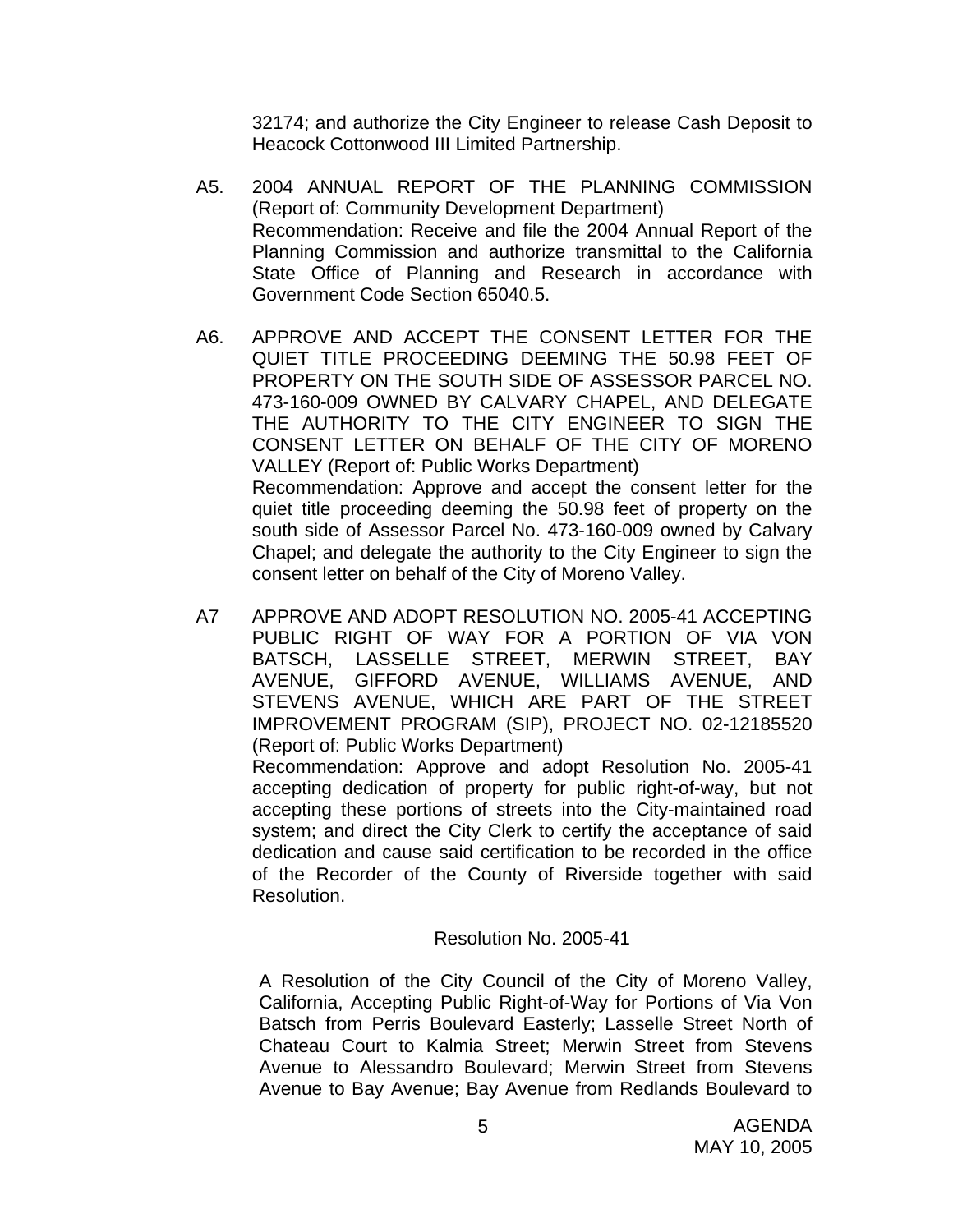Merwin Street; Bay Avenue from Wilmot Street to Redlands Boulevard; Gifford Avenue from Wilmot Street to Redlands Boulevard; Gifford Avenue from Redlands Boulevard Easterly; Williams Avenue from Redlands Boulevard Easterly; and Stevens Avenue from Redlands Boulevard Easterly Accepting Dedication of Easements over Certain Property for Public Road Purposes

- A8. AUTHORIZATION TO AWARD THE CONSTRUCTION CONTRACT FOR THE TRAFFIC SIGNALS AT IRONWOOD AVENUE AND NASON STREET, PROJECT NO. 03-12566723, AND AT IRONWOOD AVENUE AND MORENO BEACH DRIVE, PROJECT NO. 03-12566723 (Report of: Public Works Department) Recommendation: Award the construction contract for the traffic signals at Ironwood Avenue and Nason Street and at Ironwood Avenue and Moreno Beach Drive to Hillcrest Contracting Inc., 1467 Circle City Drive, Corona, CA 92879, as the lowest responsible bidder; authorize the Mayor to execute a contract with Hillcrest Contracting, Inc.; and authorize the issuance of two (2) Purchase Orders for Hillcrest Contracting, Inc. in the amounts of \$261,519 (the bid amount plus 10% contingency) for the traffic signal project at the intersection of Ironwood Avenue and Nason Street (Account No. 415.70124), and \$345,114 (the bid amount plus 10% contingency) for the traffic signal project at the intersection of Ironwood Avenue and Moreno Beach Drive (Account No. 415.70224) when the contract has been signed by all parties.
- A9. FY04/05 BUDGET APPROPRIATION ADJUSTMENT FOR PROFESSIONAL CONSULTANT SERVICES FOR THE PUBLIC WORKS DEPARTMENT, LAND DEVELOPMENT DIVISION (Report of: Public Works Department) Recommendation: Approve an additional appropriation to the Public Works Professional Consultant Services Fund (Account Number 00011.52310.6255) in the amount of \$180,000.

### **B. CONSENT CALENDAR** - **COMMUNITY SERVICES DISTRICT**

- B1. ORDINANCES FIRST READING BY TITLE ONLY Recommendation: Waive reading of all Ordinance Introductions and read by title only.
- B2. MINUTES REGULAR MEETING OF APRIL 26, 2005 (Report of: City Clerk's Department) Recommendation: Approve as submitted.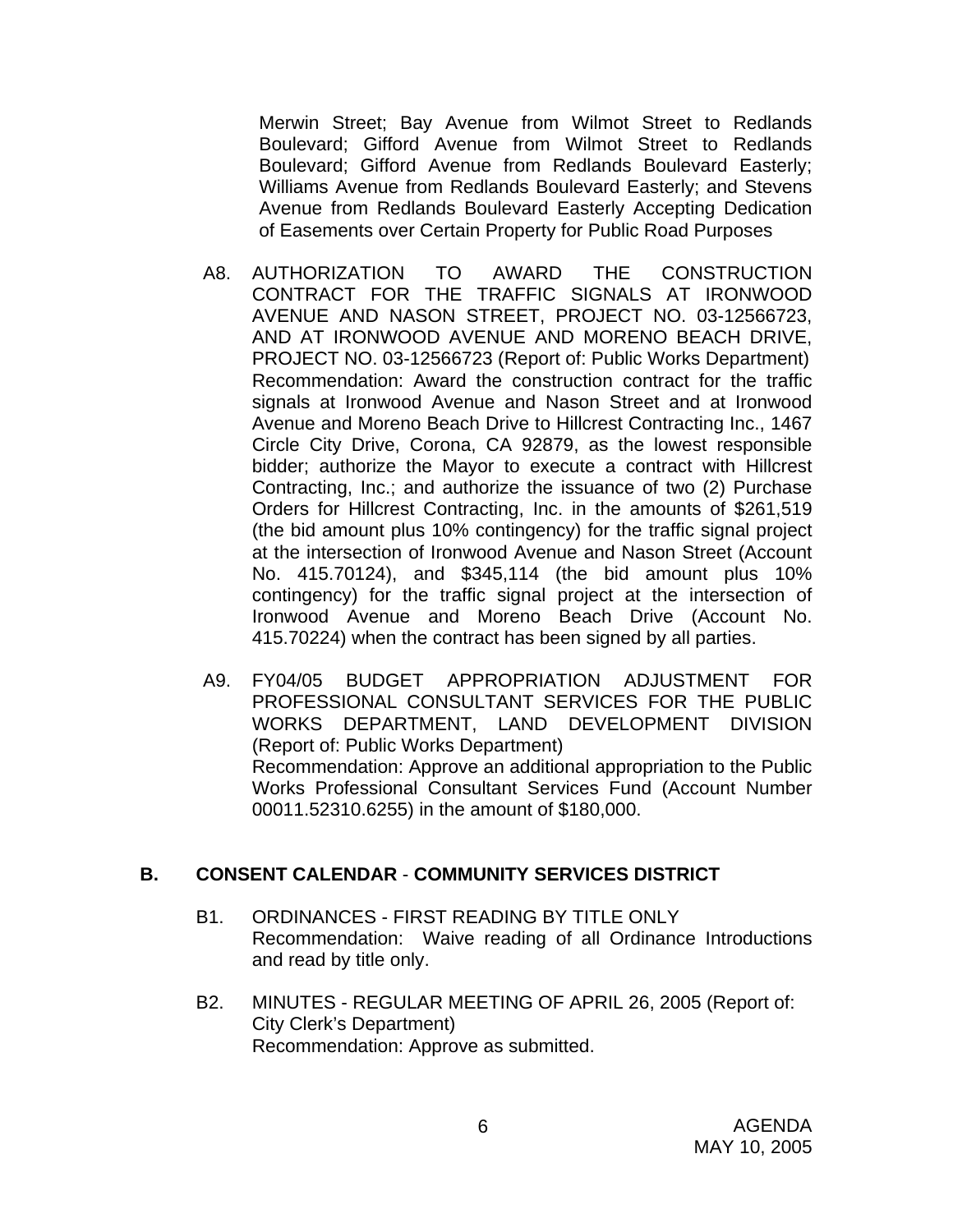B3. CONFERENCE AND RECREATION CENTER LEASE AGREEMENT BETWEEN THE REDEVELOPMENT AGENCY (RDA) AND COMMUNITY SERVICES DISTRICT (CSD) (Report of: Economic Development Department) Recommendation: Approve the Conference and Recreation Center Lease Agreement between the Community Redevelopment Agency (landlord) and the Moreno Valley Community Services District (tenant).

# **C. CONSENT CALENDAR** - **COMMUNITY REDEVELOPMENT AGENCY**

- C1. ORDINANCES FIRST READING BY TITLE ONLY Recommendation: Waive reading of all Ordinance Introductions and read by title only.
- C2. MINUTES REGULAR MEETING OF APRIL 26, 2005 (Report of: City Clerk's Department) Recommendation: Approve as submitted.
- C3. CONFERENCE AND RECREATION CENTER LEASE AGREEMENT BETWEEN THE REDEVELOPMENT AGENCY (RDA) AND COMMUNITY SERVICES DISTRICT (CSD) (Report of: Economic Development Department) Recommendation: Approve the Conference and Recreation Center Lease Agreement between the Community Redevelopment Agency (landlord) and the Moreno Valley Community Services District (tenant).

# **D. CONSENT CALENDAR** - **BOARD OF LIBRARY TRUSTEES**

- D1. ORDINANCES FIRST READING BY TITLE ONLY Recommendation: Waive reading of all Ordinance Introductions and read by title only.
- D2. MINUTES REGULAR MEETING OF APRIL 26, 2005 (Report of: City Clerk's Department) Recommendation: Approve as submitted.

# **E. PUBLIC HEARINGS**

Questions or comments from the public on a Public Hearing matter are limited to five minutes per individual and must pertain to the subject under consideration.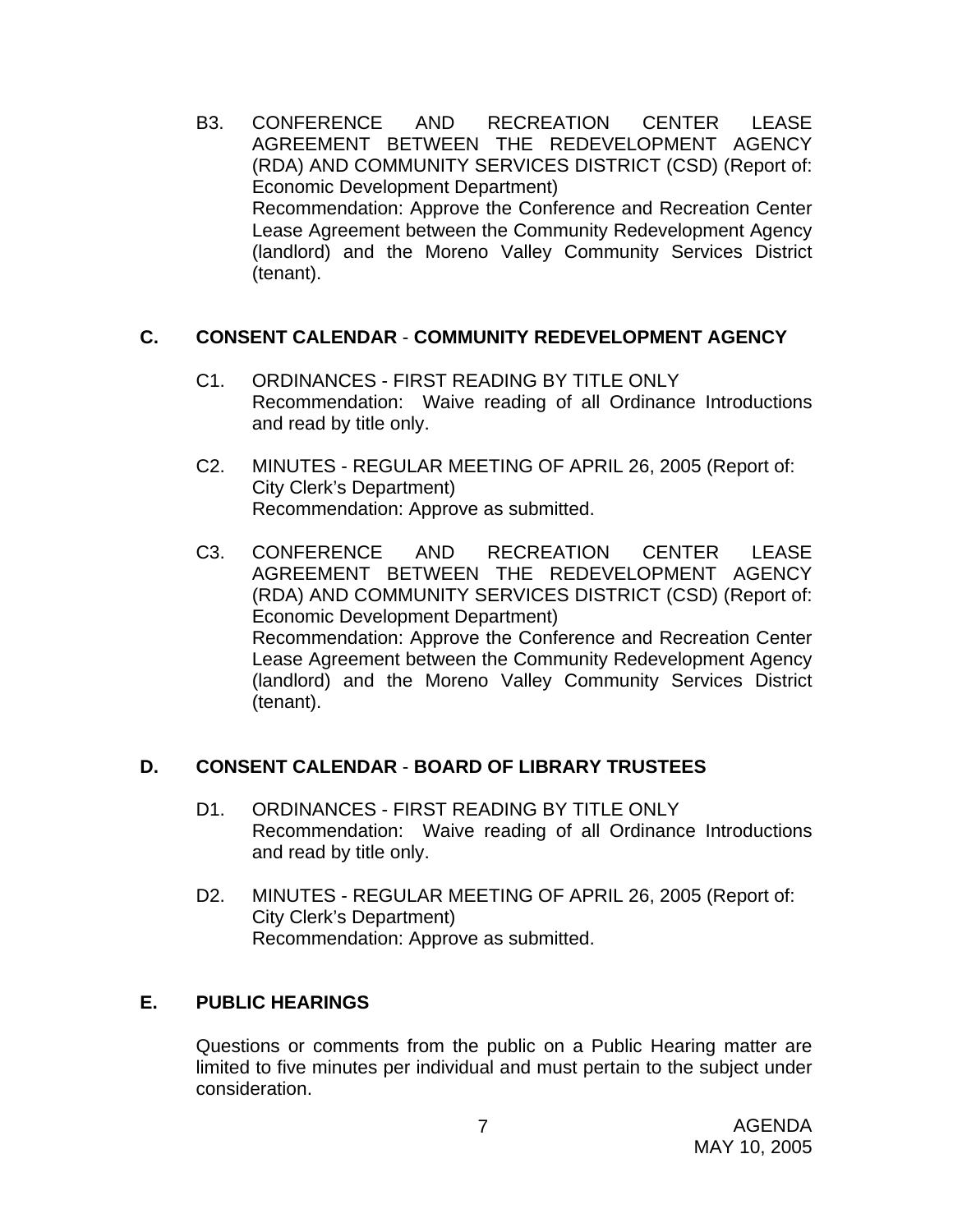Those wishing to speak should complete and submit a GOLDENROD speaker slip to the Bailiff.

- E1. PUBLIC HEARING TO ADOPT ANNUAL ACTION PLAN FOR FISCAL YEAR 2005-2006 AND CONSOLIDATED PLAN AMENDMENTS (Report of: Economic Development Department) Recommendation: That the City Council:
	- 1. Conduct a Public Hearing for the Community Development Block Grant (CDBG) and HOME Programs to allow the public an opportunity to comment on the proposed 05/06 Annual Action Plan and Consolidated Plan Amendments #2 and #3;
	- 2. Approve the proposed 05/06 Annual Action Plan;
	- 3. Approve the proposed Consolidated Plan Amendment #2; and
	- 4. Approve the proposed Consolidated Plan Amendment #3.
- E2. A PLOT PLAN (PA04-0010) UNIT AFFORDABLE HOUSING MULTI-FAMILY APARTMENT COMPLEX WITH VARIOUS RECREATIONAL FACILITIES ON AN EXISTING 19.20 NET ACRE PARCEL OF LAND. THE PROPOSED PROJECT, SUBMITTED BY THE APPLICANT, ALPHA III DEVELOPMENT INC., IS LOCATED ON THE EAST SIDE OF PERRIS BLVD., 600 SOUTH OF JOHN F. KENNEDY DRIVE. (CONTINUED FROM APRIL 26, 2005) (PUBLIC TESTIMONY PORTION WAS CLOSED) (Report of: Community Development Department) Recommendation: That the City Council approve City Council Resolution No. 2005-38, approving PA04-0010, (Plot Plan) for a 241-unit affordable apartment complex with various recreational facilities on an existing 19.20 net acre parcel of land, based on the findings in the Resolution, and the conditions of approval, as

### Resolution No. 2005-38

attached as Exhibit A to the Resolution.

A Resolution of the City Council of the City of Moreno Valley Approving PA04-0010, for the Development of a 19.20 Net Acre (19.55 Gross Acre) Parcel of Land into a 241-Unit Affordable Apartment Complex with Various Recreational Accessory Uses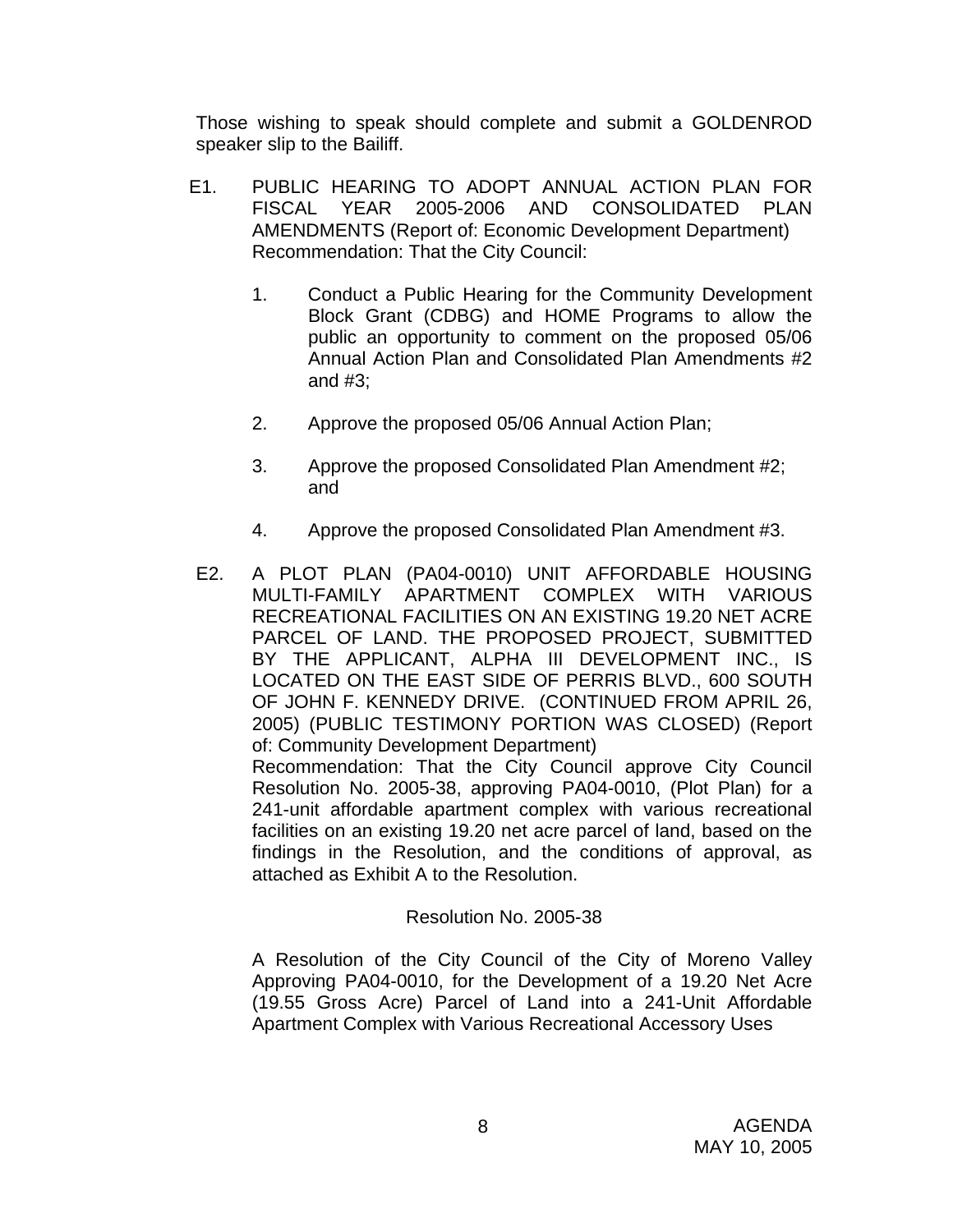# **F. ITEMS REMOVED FROM CONSENT CALENDARS FOR DISCUSSION OR SEPARATE ACTION**

# **G. REPORTS**

- G1. PRESENTATION OF FY 2005/06 PROPOSED BUDGET (Report of the Finance Department) (To be provided under separate cover) Recommendation: That the City Council:
	- 1. Review the City Manager's FY 2005/06 Proposed Budget as submitted;
	- 2. Accept public comments on the FY 2005/06 Proposed Budget; and
	- 3. Provide comments and discussion.
- G2. SAFELY SURRENDERED BABY PROGRAM (Report of: Fire Department) Recommendation: That the City Council authorize the City Fire Department to institute the Safely Surrendered Baby Program (Newborn Abandonment Law, SB 1368) within the City of Moreno Valley.
- G3. LEGISLATIVE UPDATE (Report of: Interim Assistant City Manager) Recommendation: That the City Council receive and file the report.
- G4. CITY MANAGER'S REPORT (Informational Oral Presentation not for Council action)

# **H. LEGISLATIVE ACTIONS**

ORDINANCES - 1ST READING AND INTRODUCTION – NONE

ORDINANCES - 2ND READING AND ADOPTION

H1. CITY COUNCIL ORDINANCE NO. 687, APPROVING PA04-0009, REQUESTING TO CHANGE THE ZONING CLASSIFICATIONS FOR CERTAIN PROPERTY FROM NC (NEIGHBORHOOD COMMERCIAL) AND R-20 (RESIDENTIAL-20) TO R15 (RESIDENTIAL-15) AS DESCRIBED IN THE ORDINANCE (RECEIVED FIRST READING AND INTRODUCTION APRIL 26, 2005 ON A 3-0-2 VOTE, Batey and Stewart absent) (Report of: Community Development Department) Recommendation: Adopt Ordinance No. 687.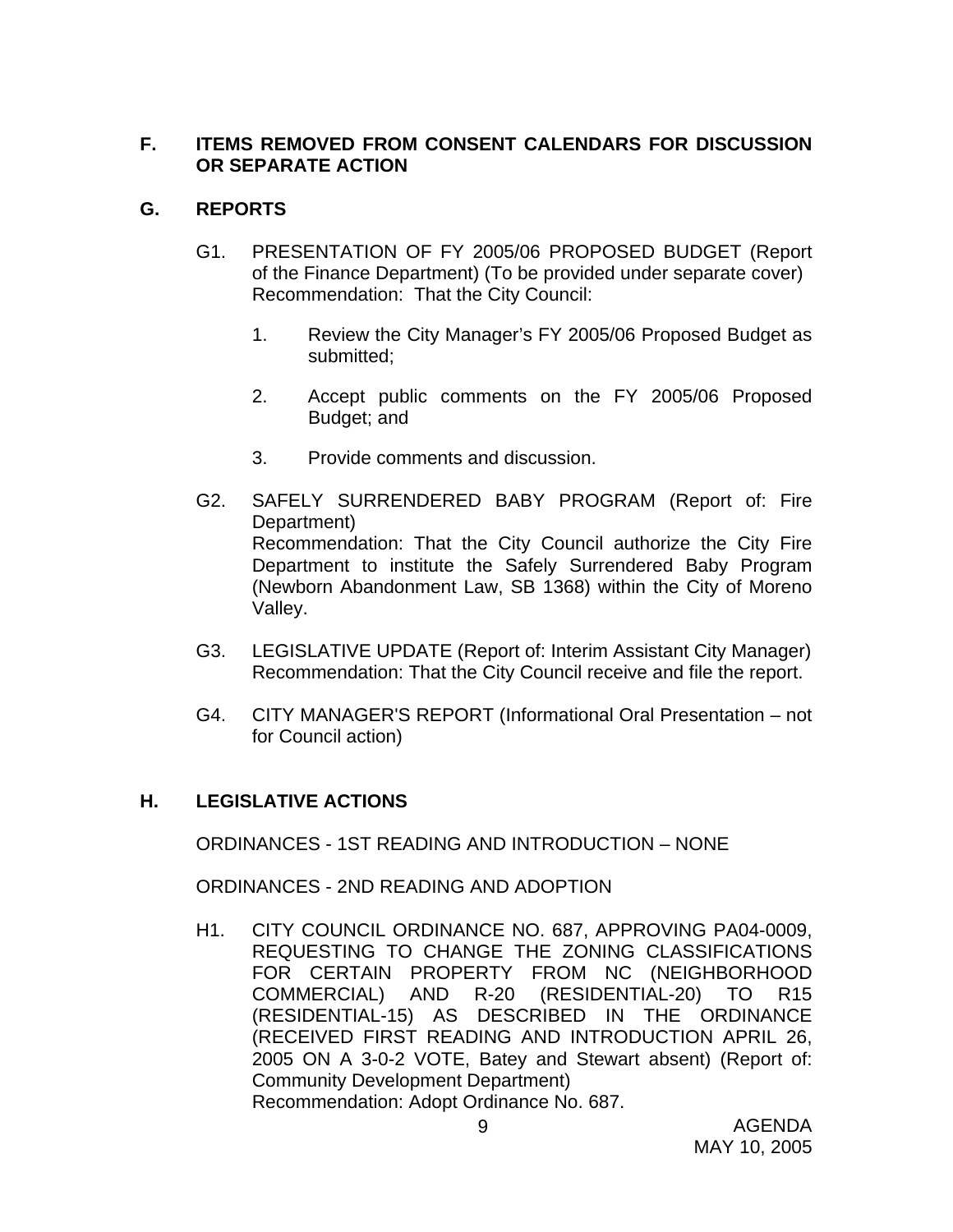### Ordinance No. 687

An Ordinance of the City Council of the City of Moreno Valley, California, (PA04-0009), Amending the Official Zoning Atlas of said City, Changing the Zone on a 19.20 Net Acre (19.55 Gross Acre) Portion of Property from NC (Neigborhoood Commercial) to R-15 (Residential-15) on 9.55 Acres and R-20 (Residential -20) to R-15 (Residential-15) on 10 Acres Located on the East Side of Perris Boulevard, Just South of John F. Kennedy Drive

ORDINANCES - URGENCY ORDINANCES - NONE

RESOLUTIONS – NONE

### PUBLIC COMMENTS **ON ANY SUBJECT NOT ON THE AGENDA** UNDER THE JURISDICTION OF THE CITY COUNCIL

Those wishing to speak should complete and submit a BLUE speaker slip to the Bailiff. There is a three-minute time limit per person. All remarks and questions shall be addressed to the presiding officer or to the City Council and not to any individual Council member, staff member or other person.

### **CLOSING COMMENTS AND/OR REPORTS OF THE CITY COUNCIL, COMMUNITY SERVICES DISTRICT, OR COMMUNITY REDEVELOPMENT AGENCY**